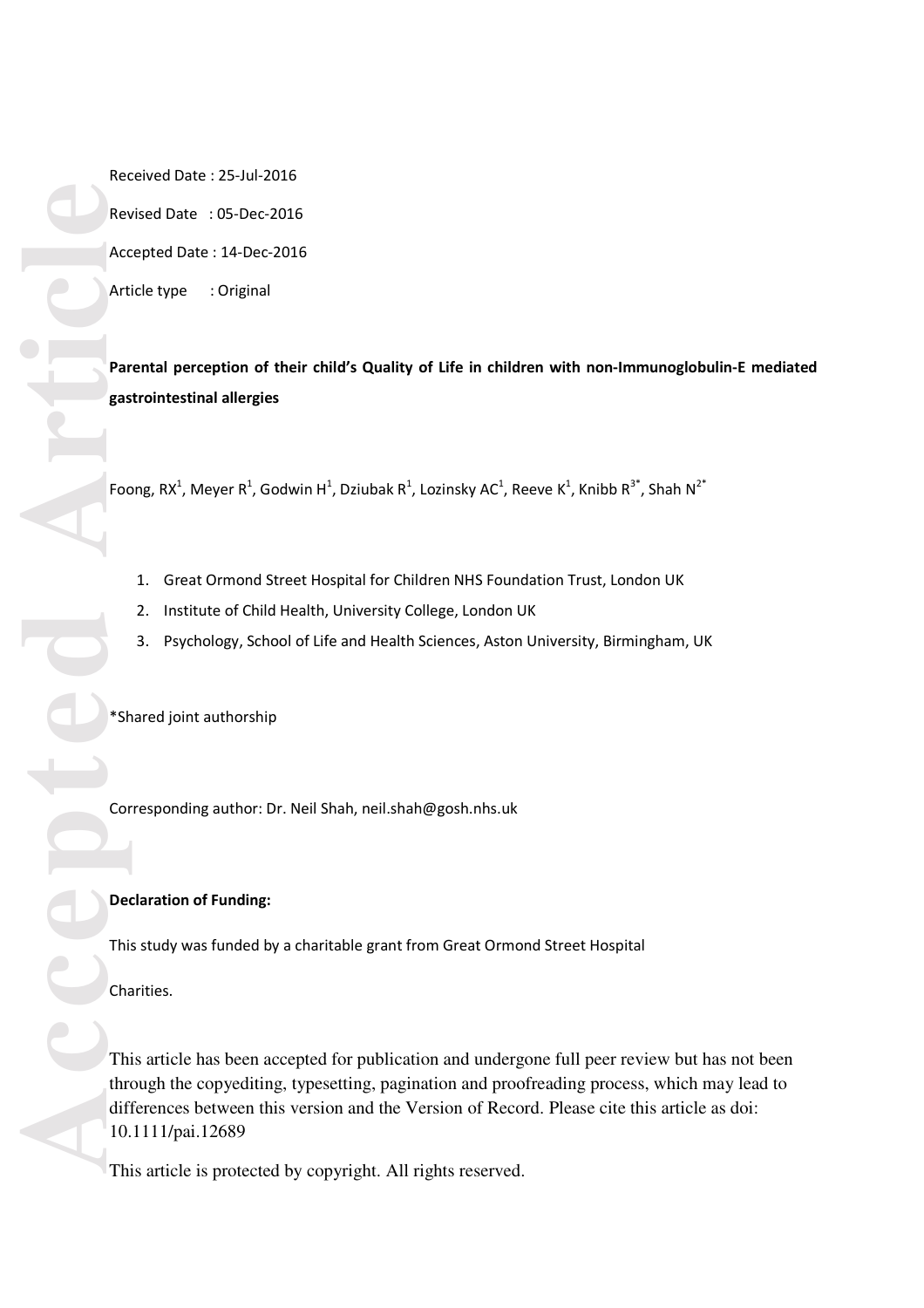Short title: Quality of life of children with non-IgE-mediated gastrointestinal allergy

Key words: non-IgE-mediated allergies, quality of life, gastrointestinal allergies, paediatrics

# **Abstract**

# Background:

Food allergy can have a significant impact on health related quality of life (HRQoL). Parental proxy questionnaires are commonly used when children are too young to complete questionnaires themselves. Little data is available on HRQoL in children with non-IgE-mediated gastrointestinal food allergy (GIFA). The aim of this study was to evaluate HRQoL in these children by parent proxy.

## Methods:

A cross-sectional questionnaire study was conducted with children 2-16 years old with confirmed (GIFA). Parents of these children completed the Paediatric Quality of Life Inventory (PedsQL™) and the Family Impact module of the PedsQL. The PedsQL scores were compared to two published cohorts: functional abdominal pain (FAP) and IgE-mediated food allergy.

#### Results:

Fifty-two parents of children with GIFA completed the PedsQL™ parent proxy. The GIFA cohort had significantly better overall HRQoL compared to the FAP cohort, but lower emotional functioning scores. The GIFA cohort also had poorer physical QoL compared to the IgE cohort (all p<0.05). The more foods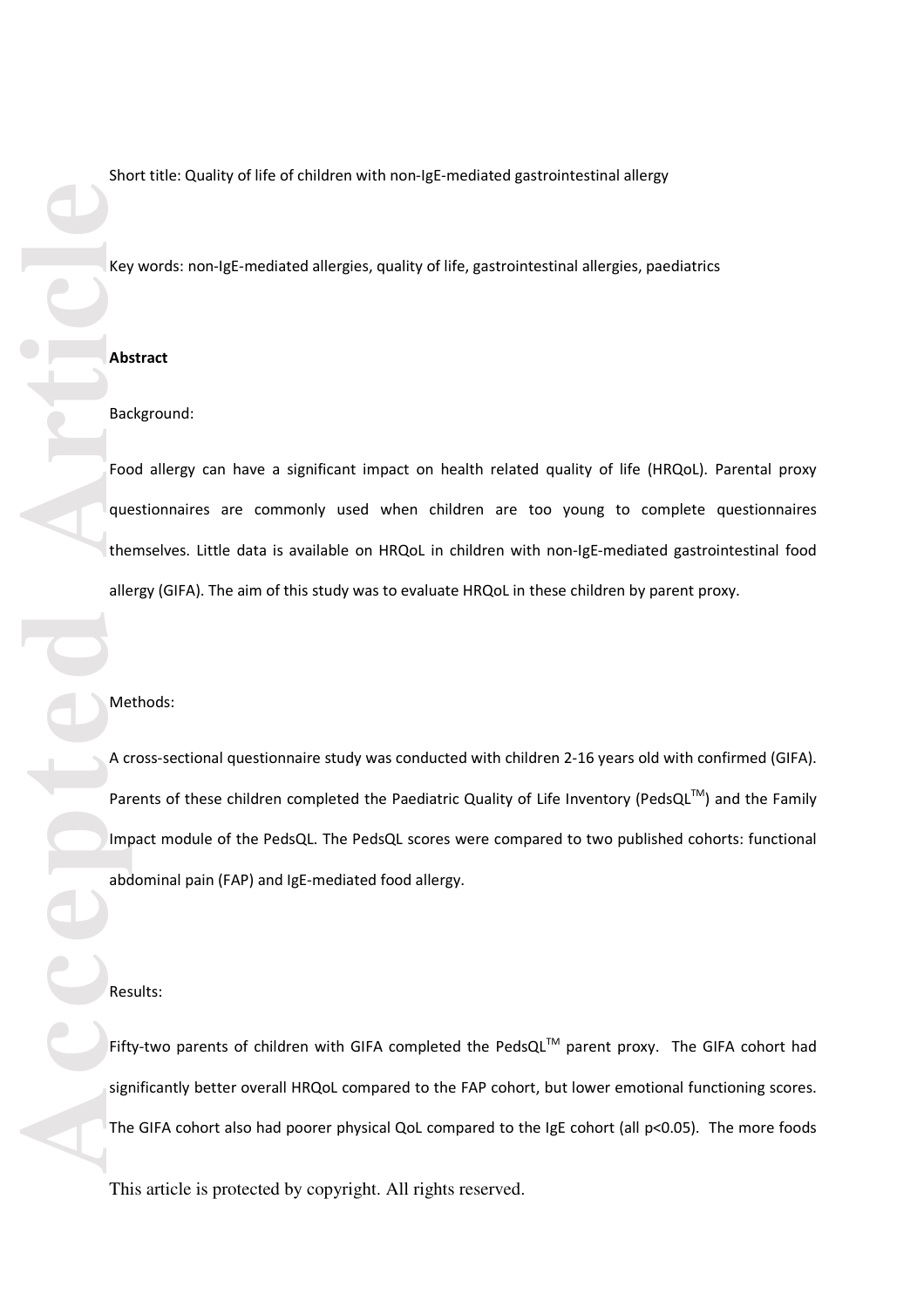excluded, comorbidity of nasal congestion, abdominal pain, back arching, the persistence of flatus and gastrointestinal symptom severity after elimination diet were related to poorer QoL in this non-IgE cohort. Regression analyses showed that number of foods and nasal congestion significantly predicted total QoL score as perceived by parents.

### Conclusions:

This study has shown that different areas of HRQoL of children with GIFA are affected compared to children with FAP or IgE-mediated food allergy, highlighting the need for a specific GIFA HRQoL questionnaire to better understand the impact on these children.

### **Background**

**Example 18 as cohenant** control to the control of the control of the control of the control of the control of the control of the control of the control of the control of the control of the control of the control of the co The impact of ImmunoglobulinE (IgE)-mediated food allergy on children and their families, particularly for health-related quality of life (HRQoL), has been well-documented (1-3). Studies have shown that food allergies can cause significant psychological and emotional burden on children and their families compared to children without food allergy (1, 4). Valentine and Knibb for example showed that children with food allergies had difficulties with school lunches, experienced restrictions on favourite foods and carrying medication had a negative influence on HRQoL (5). Parents reported lower HRQoL with regards to shopping and concern over the health of their child compared to parents of children without food allergy (5).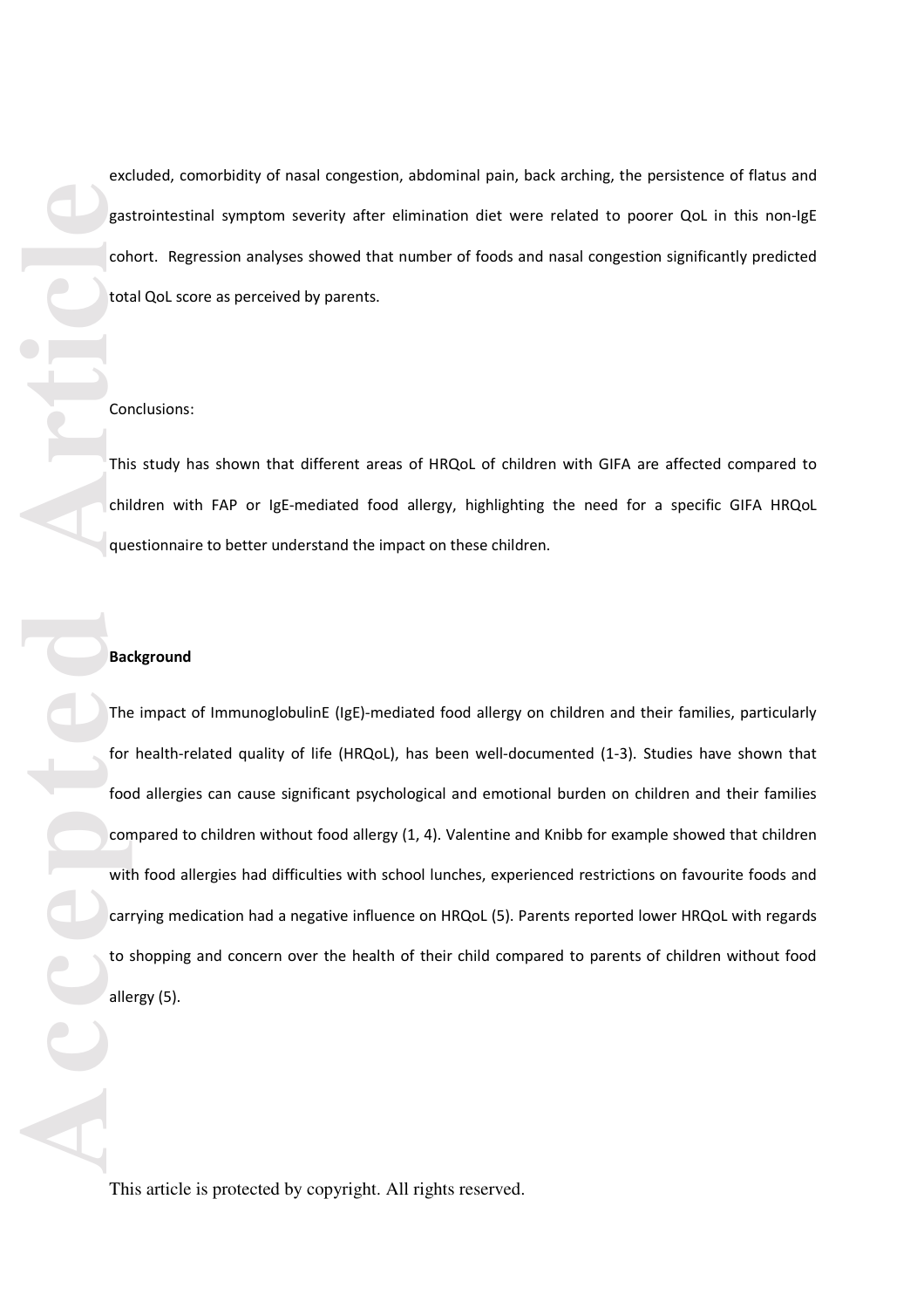Specific food allergic HRQoL questionnaires have now been validated for IgE-mediated food allergy. These comprise questions such as food anxiety, social and dietary eliminations and the emotional impact on parents and their children (8-10). There is, however, a paucity of data assessing the impact on children's HRQoL in non-IgE-mediated gastrointestinal food allergies (GIFA) (11, 12). The European Academy of Allergy and Clinical Immunology have acknowledged that a validated tool to measure HRQoL in this group of children is required and the tools available for children with IgE-mediated food allergy are not suitable for those with GIFA (9).

The impute of Accepted **Accepted Accepted Accepted Accepted Accepted Article**<br>
Studented by the included the three particles in the state of the particle in the light-Studies using more generic HRQoL measures have been used. For example, Klinnert *et al* (13) looked at family HRQoL in children diagnosed with eosinophilic oesophagitis, a GIFA condition, using a generic paediatric quality of life questionnaire (PedsQL) and found that these children and their families reported a diminished HRQoL compared to healthy individuals, with lower scores in the children with increased severity of symptoms and number of foods eliminated (13). Meyer *et al* looked at the impact of GIFA on the family (using the Family Impact Module PedsQL<sup>TM</sup> questionnaire) and showed that this was worse compared to families of children with chronic diseases such as sickle cell disease and intestinal failure (14).

Children with GIFA are usually young and present with symptoms in infancy. Parental proxy questionnaires are commonly used when children are too young to complete questionnaires themselves. The aim of the present study was to better understand the HRQoL of children with GIFA through assessment by parental proxy and comparison with published data on HRQoL of children with IgE-mediated food allergy and children with functional abdominal pain (FAP) (15, 16)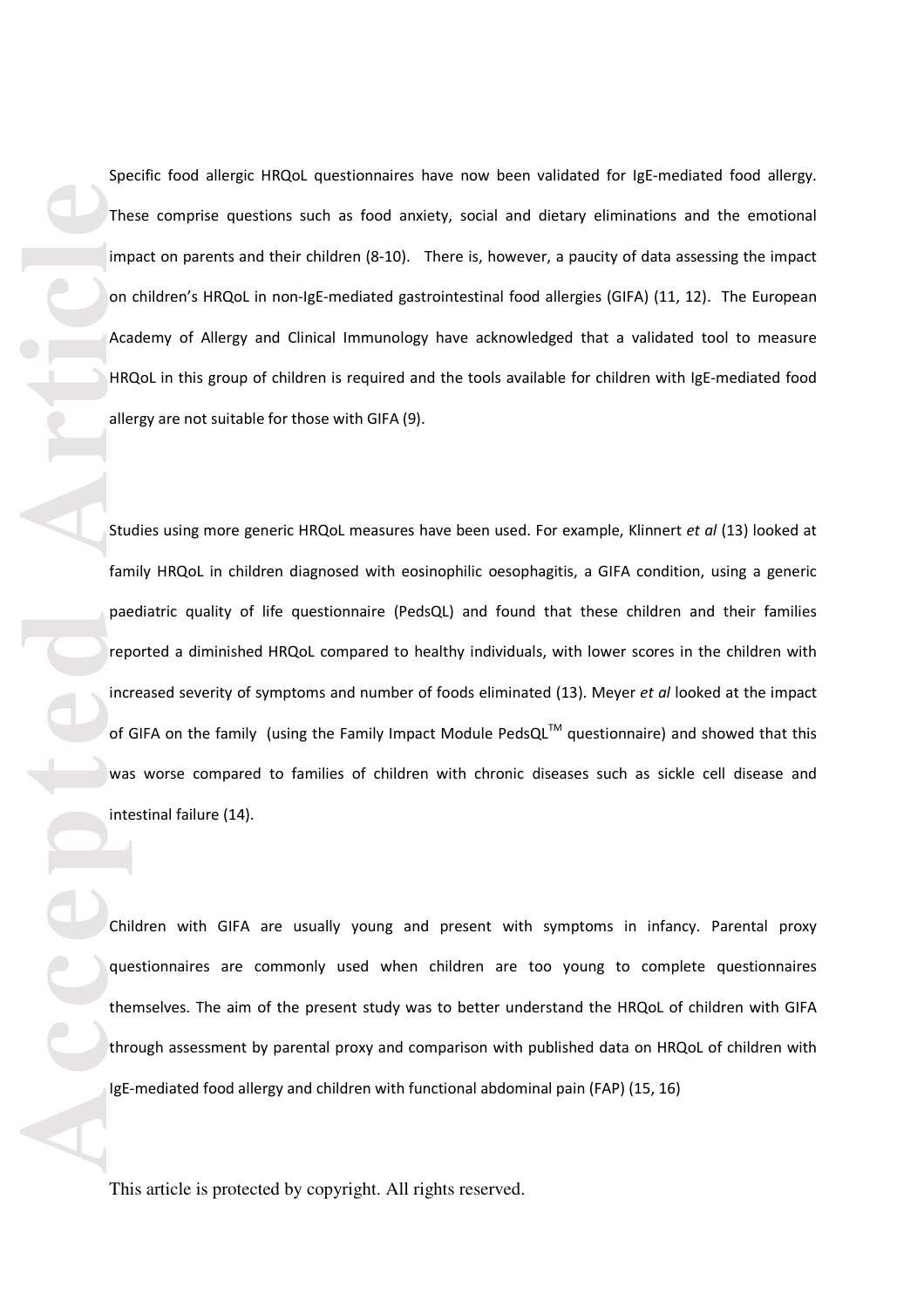*Design* 

A cross-sectional questionnaire study was carried out at Great Ormond Street Hospital, London, United Kingdom from December 2011 and November 2013. Ethical approval was granted for the study (NR11/LO/1177) and all parents gave written informed consent.

#### *Participants and Procedure*

**Accepted Accepted Article**<br> **Accepted Accepted Article**<br> **Particle**<br> **Particle**<br> **Particle**<br> **Particle**<br> **Particle**<br> **Particle**<br> **Particle**<br> **Particle**<br> **Particle**<br> **Particle**<br> **Particle**<br> **Particle**<br> **Particle** Parents of children aged 2 to 16 years were approached to take part in the study where an elimination diet had improved a child's symptoms of GIFA. This included children with eosinophilic gastrointestinal disorders, allergic dysmotility disorders and food protein-induced enterocolitis. Symptom improvement was established using a previously published questionnaire that ranked gastrointestinal symptoms according to a Likert scale (Appendix 1). This questionnaire was initially completed in clinic at the start of the elimination diet (baseline) and then sent by post at 4 and 8 weeks during their elimination diet and completed via phone interview (17). Data on the assessment of symptom improvement has been published in further detail by Lozinsky et al (18). Once symptom improvement was seen on the elimination diet, parents were sent the Pediatric Quality of Life Inventory (PedsQL<sup>TM</sup>) proxy questionnaire and the Family Impact Module (FIM) of the PedsQL™ (19) by post. A research appointment was scheduled for researchers to answer any questions about the questionnaire content. Subsequent home food introductions have occurred in all children but this work is yet to be published. Children with non-allergic co-morbidities and those who did not have any symptom improvement during the elimination diet period were excluded.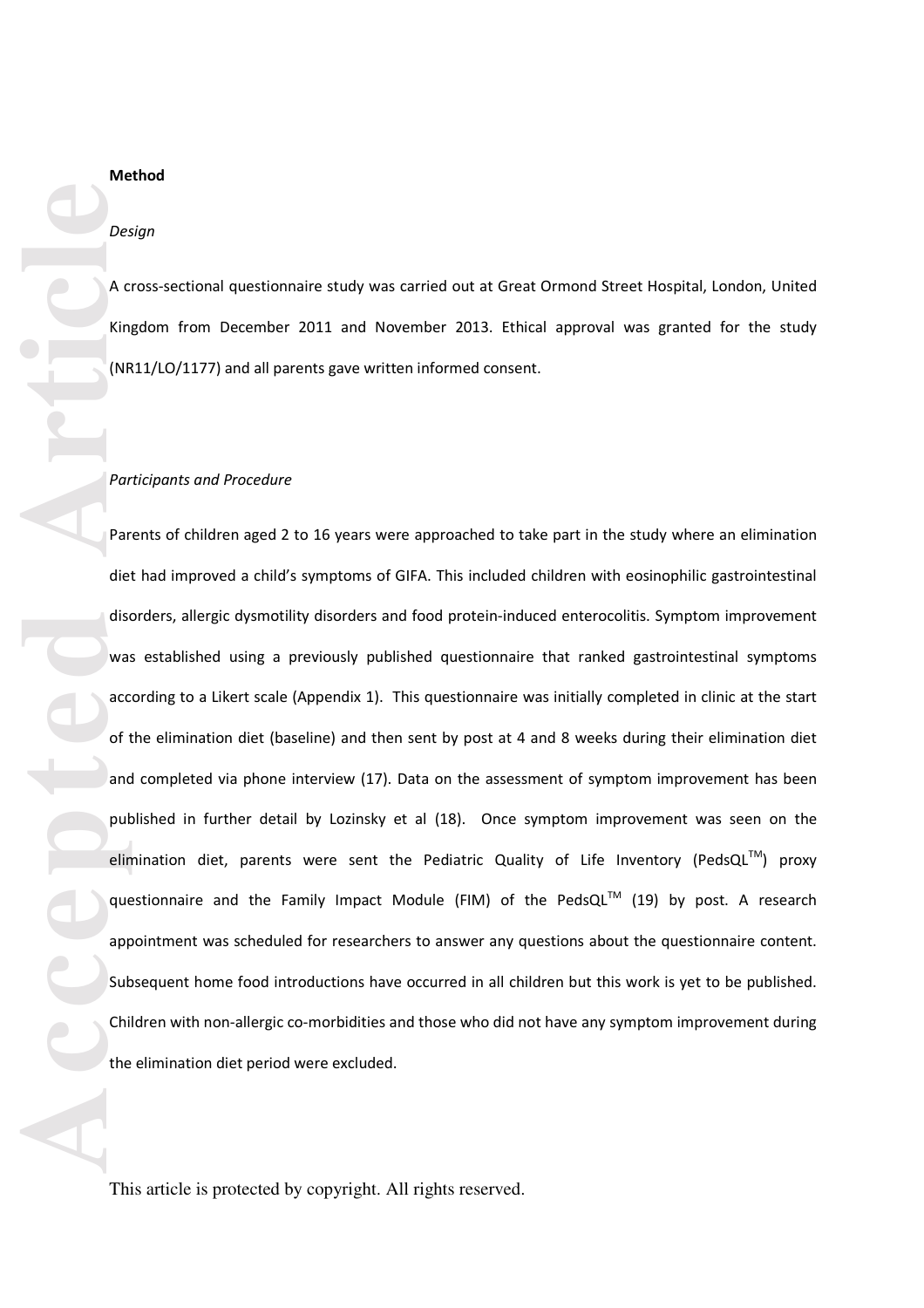#### *Materials*

The PedsQL™ has been validated for parental proxy use in children above 2 years of age (17). It is scored out of 100 and a higher score represents a better QoL. The Family Impact Module (FIM) PedsQL™ Questionnaire (19) assesses the impact on the HRQoL of the family as a whole (see Appendix 2 for full details of the scales used).

#### *Comparison Groups*

Our data was compared to three published control groups who had also used the Parental Proxy PedsQL™ tool to assess HRQoL. The first comparison was made with our cohort to published norm data for this scale (20). The other two groups were children with FAP (mean age = 11.2 years) (15) and those with IgE-mediated peanut allergy (mean age of children = 9.8 years; fathers mean age = 45.33, SD=4.42; mothers mean age = 42.59, SD=4.46) (16). FAP was chosen as it is a gastrointestinal disorder which can present with similar symptoms to GIFA (i.e. abdominal pain) and both can take time to diagnose which is likely to have a significant impact on HRQoL. The IgE group was selected because of the similarities to GIFA, such as food avoidance, difficulties experienced in social situations involving food and anxiety around food exclusions, in spite of the more acute onset of peanut allergy. Comparisons with this group were conducted with non-IgE children aged 5-12 years only in order to ensure age groups of the two cohorts were comparable.

# *Statistical analysis*

Statistical analysis was performed using IBM SPSS Statistics for Windows, Version 22 (Armonk, NY). Data was checked for skew and kurtosis and was within acceptable levels for normal distribution. One sample t-tests were run to look at differences between PedsQL™ scores for the GIFA group and norm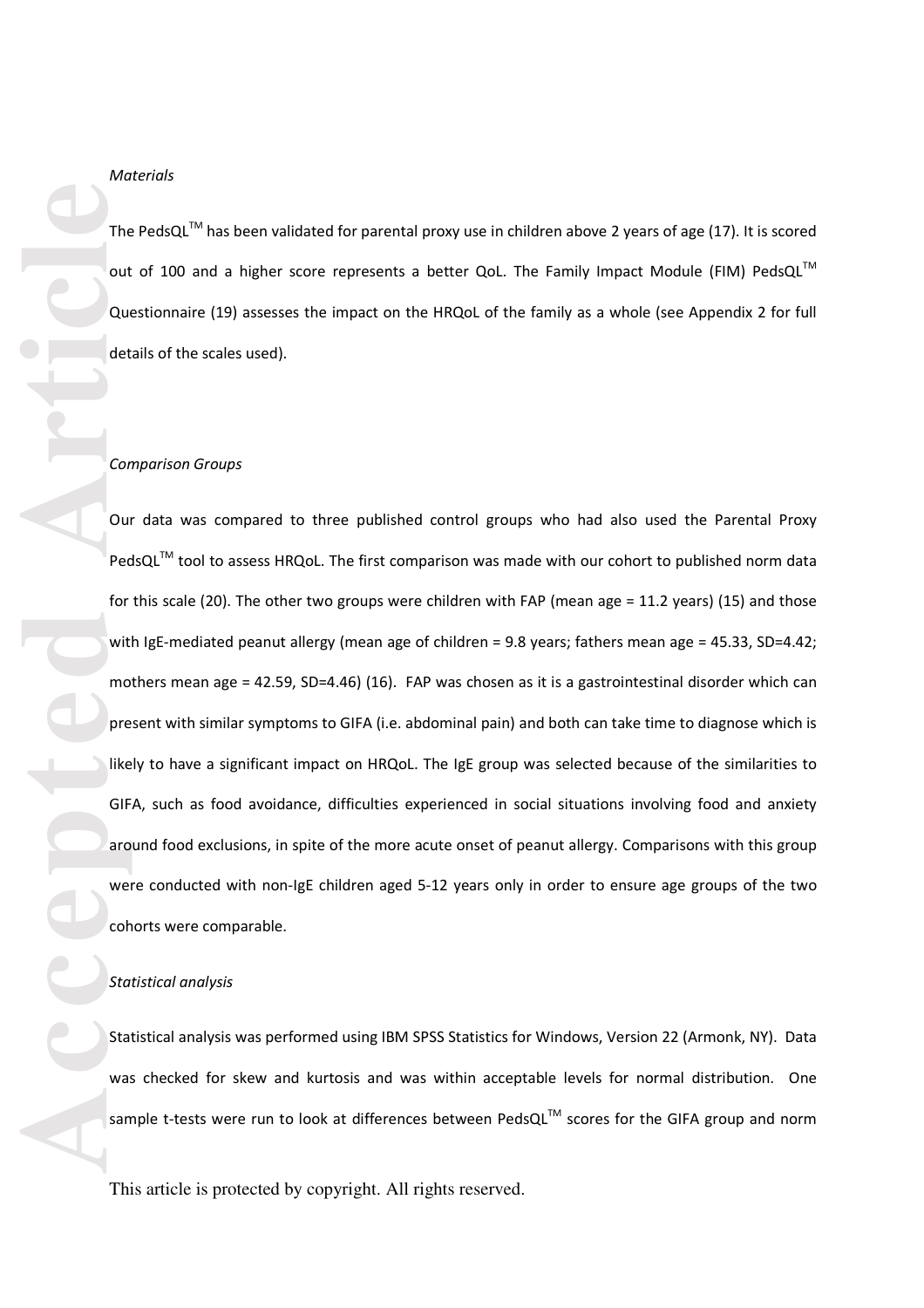data. Between-subject t-tests were used to compare PedsQL scores between children with GIFA and the cohorts of children with IgE-mediated food allergy and FAP. The study had 94% power to detect medium effect sizes for one sample t-tests, 50% power for comparisons with the IgE-mediated group and 75% for comparisons with the FAP group. Pearson's correlations were conducted to measure the relationship between Parent Proxy PedsQL™ scores and FIM PedsQL™ scores. A multiple linear regression model was run to assess the relationship between PedsQL™ scores for parents of children with GIFA (outcome variable) and variables that were significantly associated with this measure. All tests were two-sided and significance level was set to 0.05.

## **Results**

A total of 66 children aged 2 to 16 years of age were identified with GIFA, of which 52 parents consented to participate and completed the PedsQL<sup>TM</sup> proxy questionnaire and the FIM. The questionnaires were mainly completed by mothers (n=43, 82.7%), 3 (5.8%) by fathers and 6 (11.5%) did not specify which parent completed the questionnaire. Demographic data and GIFA characteristics of the children are described in Appendix 3. Over 50% of the patients had up to three foods eliminated and the most common combination of foods eliminated were cow's milk, egg, soya and wheat (26.9%) or cow's milk and soya (26.9%). Of the cohort, 61.5% had at least one comorbidity, with nasal congestion (67.3%) being the most prevalent.

*Comparisons between GIFA group PedsQL scores, FIM scores and norm data for the PedsQL* 

The mean total parental proxy PedsQL™ score for the GIFA cohort was 75.43 (SD=13.82) with the lowest mean score seen in the domain of emotional functioning (mean=67.72, SD=19.58) (Table 1). In comparison to norm data for the PedsQL<sup>TM</sup>, the GIFA cohort had significantly worse physical (t(25)=-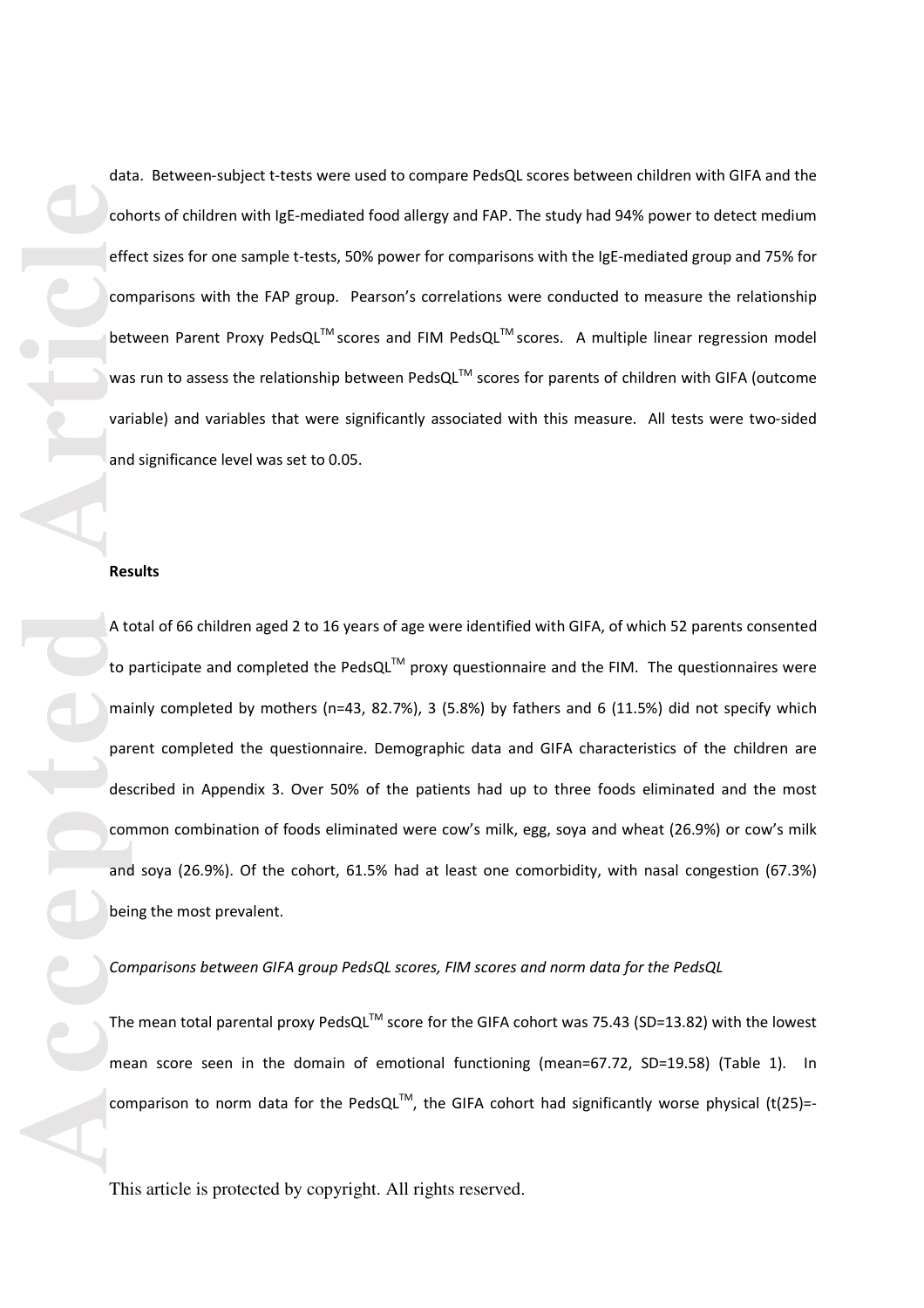**Accepted Article**<br> **Article**<br> **Article**<br> **Article**<br> **Article**<br> **Article**<br> **Article**<br> **Article**<br> **Article**<br> **Article**<br> **Article**<br> **Article**<br> **Article**<br> **Article**<br> **Article**<br> **Article**<br> **Article**<br> **Article**<br> **Article** When examining relationships between GIFA characteristics and subscales of the PedsQL there were

2.36, p=.03), emotional (t(25)=-2.62, p=.02), psychosocial (t(25)=-2.20, p=.04) and total quality of life  $(t(25)=-2.12, p=.04)$  (Table 1). Poorer parent rated HRQoL for the child was significantly related to poorer family related QoL (r=0.58, p<0.001).

#### *Comparisons between GIFA, IgE and FAP cohorts*

Overall HRQoL and social functioning QoL were significantly better in the GIFA cohort compared to the FAP cohort; however, the GIFA cohort had significantly worse HRQoL scores for emotional functioning (Table 2). In comparison to the IgE cohort, there were no significant differences in overall HRQoL but the GIFA group had significantly poorer QoL for physical functioning (Table 3).

# *Relationships between GIFA characteristics and quality of life*

Univariate analysis showed that the parental proxy total PedsQL™ scores for children with GIFA were significantly related to the number of foods excluded (r=-.38, p=0.006) and scores for gastrointestinal symptoms (r=-.32, p=0.021), abdominal pain (r=-.28, p=0.043), back arching (r=-.40, p=0.003) and flatus (r=-.28, p=0.047) after commencement of the elimination diet. Children with nasal congestion had significantly poorer total QoL (n=35, mean=72.84, SD=14.96) compared to children with no nasal congestion (n=17, mean=80.75, SD=9.40), (t(46.47) =2.32, p=0.025).

significant correlations between the number of foods excluded and social (r=-.39, p=.005), nursery related (n=16, r=-.74, p=.001) and psychosocial (r=-.33, p=.018) QoL. Severity scores for gastrointestinal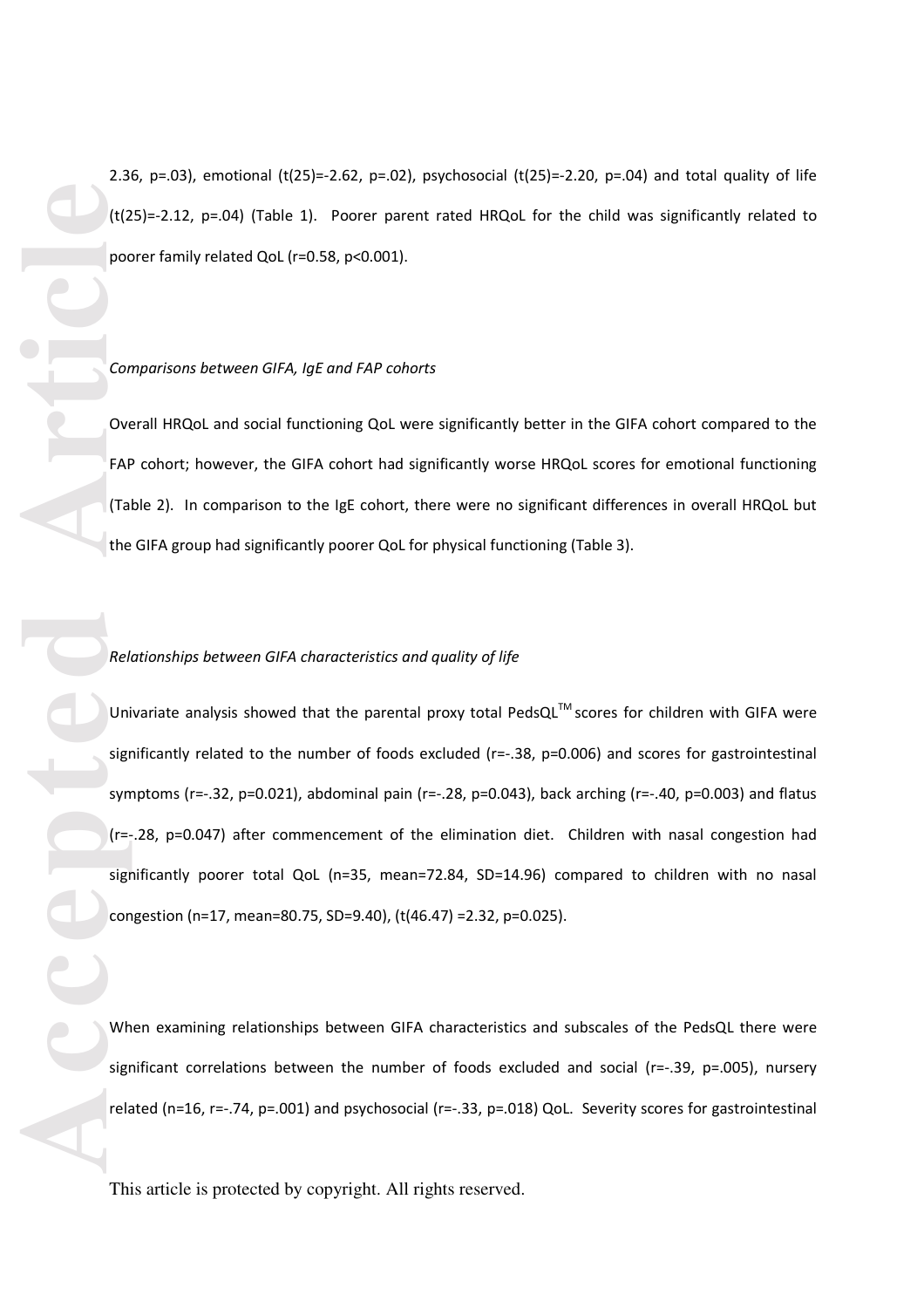symptoms after commencement of the elimination diet was significantly related to physical (r=-.44, p=.001) and psychosocial (r=-.28, p=.046) QoL. Children with nasal congestion had significantly poorer psychosocial QoL (n=35, mean=72.07, SD=15.30) compared to children without (n=17, mean=80.75, SD=10.55), (t(43.85)=2.41, p=.020). Nursery related QoL was also negatively correlated with the child's age (n=16, r=-.60, p=.013).

Multiple linear regression analysis was conducted with variables that were significantly associated with QoL. The model was significant (F(6,45)=3.37, p=0.008) and explained 31% of the variance ( $R^2$ =.31; Adj  $R^2$ =.22) in total PedsQL<sup>TM</sup> HRQoL scores. Factors that had a significant negative impact on the PedsQL<sup>TM</sup> total scores were the number of foods excluded and nasal congestion (Table 4).

## **Discussion**

This study set out to understand the impact of GIFA on the HRQoL of children as reported by the parents. When compared to the norm data, our cohort had significantly worse total HRQoL scores especially in the physical, emotional and psychosocial functioning domains.

When the GIFA children were compared to the IgE-mediated cohort, there were no significant differences in overall HRQoL; however, our cohort had poorer physical QoL. This may be due to the gastrointestinal symptoms that accompany GIFA including extra-manifestations such as pain, hypermobility and fatigue (21), which can significantly impair QoL that are not common in nut allergies. In our univariate analysis, persistent flatus following an elimination diet was significantly related to quality of life in our cohort, although this association disappeared in the regression analysis possibly due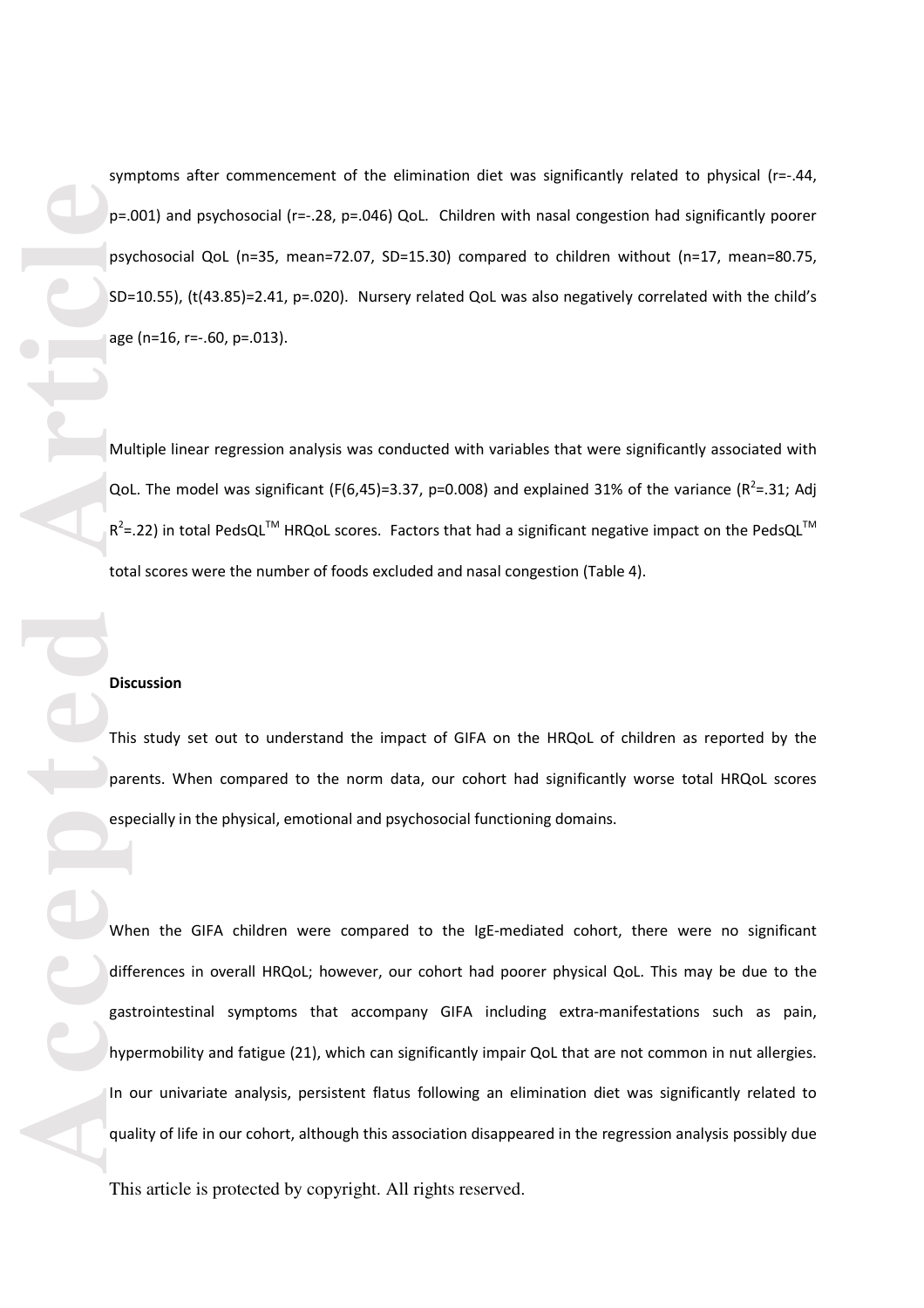**Example 19**<br> **Accepted Article**<br> **Article**<br> **Article**<br> **Article**<br> **Article**<br> **Article**<br> **Article**<br> **Article**<br> **Article**<br> **Article**<br> **Article**<br> **Article**<br> **Article**<br> **Article**<br> **Article**<br> **Article**<br> **Article**<br> **Article**<br> to this variable being unable to explain any more variance in QoL over and above that of the number of foods and nasal congestion. Lozinsky *et al* (18) found that 26% of participants had flatus as a symptom on dietary elimination. It therefore seems a persistent symptom that could affect quality of life through discomfort, pain and poor sleep (18). There is paucity of data on the impact of flatus on HRQoL in GIFA although in our experience parents reported night waking was common with painful passage of flatus. In an adult study where 71% had flatulence, the presence of gastrointestinal symptoms was reported to have a negative impact on HRQoL (22). In a study by Abaci et al., mothers of infants with infantile colic defined as unexplained, inconsolable crying often accompanied with flushing of the face, drawing-up of the legs and passing of gas, reported poorer HRQoL especially in the domains of physical and social functioning (23). Our results also showed a significant negative impact on physical functioning in association with the severity of gastrointestinal symptoms (i.e. abdominal pain, back arching, flatus) post elimination diet.

Emotional functioning was reported as the domain of HRQoL that parents felt their children with GIFA were most affected by and scores were significantly poorer than norm population data and children with FAP. Although not previously described for GIFA, feelings of anxiety and worry in children with food allergy has been well documented, with several studies on children with IgE-mediated peanut allergy reporting lower emotional health scores compared to children without food allergy (1, 16, 24). Poorer emotional HRQoL may be related to the children with GIFA experiencing emotional distress related to environments involving food or associating symptoms (i.e. abdominal pain, vomiting) with eating specific foods. Delays in diagnosis due to the absence of diagnostic tests for GIFA, which can lead to prolonged symptoms, may also have an impact on the emotional psychological health of children.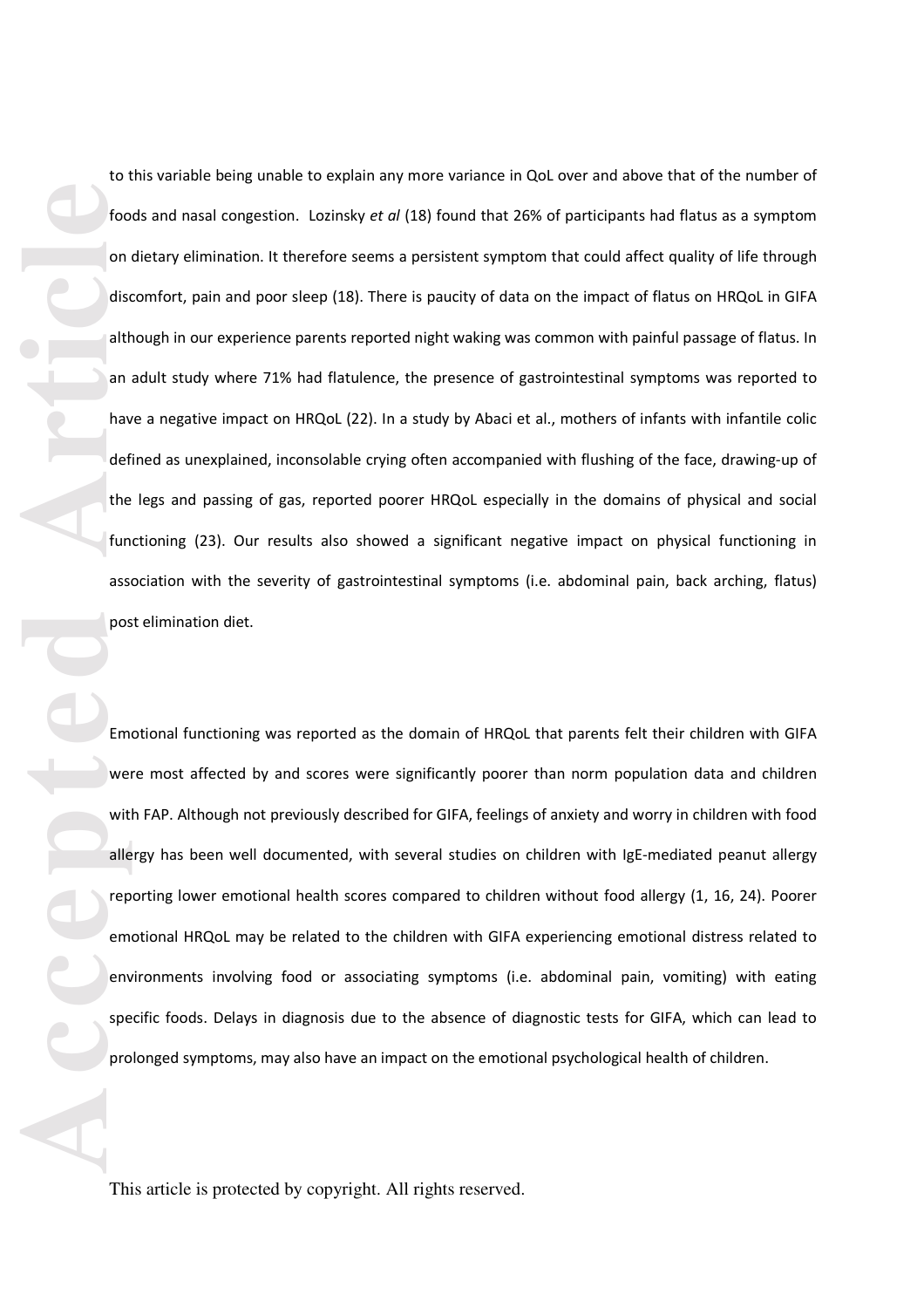Emotional functioning can also be affected by quality of sleep or sleep deprivation (25). Previous studies with children affected by other atopic conditions (e.g. asthma, eczema) have shown that there is an increase in nocturnal awakening and disturbed sleep (26, 27). Poor sleep has been reported in approximately one third of patients with GIFA (21), which can impact their emotional health. Over half of our cohort had nasal congestion, which can be a manifestation of allergic rhinitis (28). This comorbidity may have an effect on sleep which could explain the lower scores we found in these children; however, this link requires further research.

Eliminating multiple foods was found to have a negative correlation with HRQoL in our cohort, which has also been reported in children with IgE-mediated food allergy (2). It has been shown that anxiety increases in children if food elimination includes two or more foods (29) and this could have contributed to the poorer emotional HRQoL seen in our cohort.

**Accepted Article**<br> **Article**<br> **Article**<br> **Article**<br> **Article**<br> **Article**<br> **Article**<br> **Article**<br> **Article**<br> **Article**<br> **Article**<br> **Article**<br> **Article**<br> **Article**<br> **Article**<br> **Article**<br> **Article**<br> **Article**<br> **Article**<br> **A** We found that poorer HRQoL in the child was related to a bigger impact on the whole family. This is a similar finding to that of Greenhawt *et al* (3030) where the HRQoL of carers of children with Food Protein-induced Enterocolitis Syndrome (FPIES), a type of GIFA, was compared to carers of children with IgE-mediated food allergies. Although they used a different questionnaire (Food Allergy Quality of Life -Parental Burden (FAQL-PB) Index), they found that carers of children with FPIES reported significantly worse QoL compared to those of children with IgE-mediated food allergy but also that the FAQL-PB scores correlated strongly with PedsQL-FIM scores.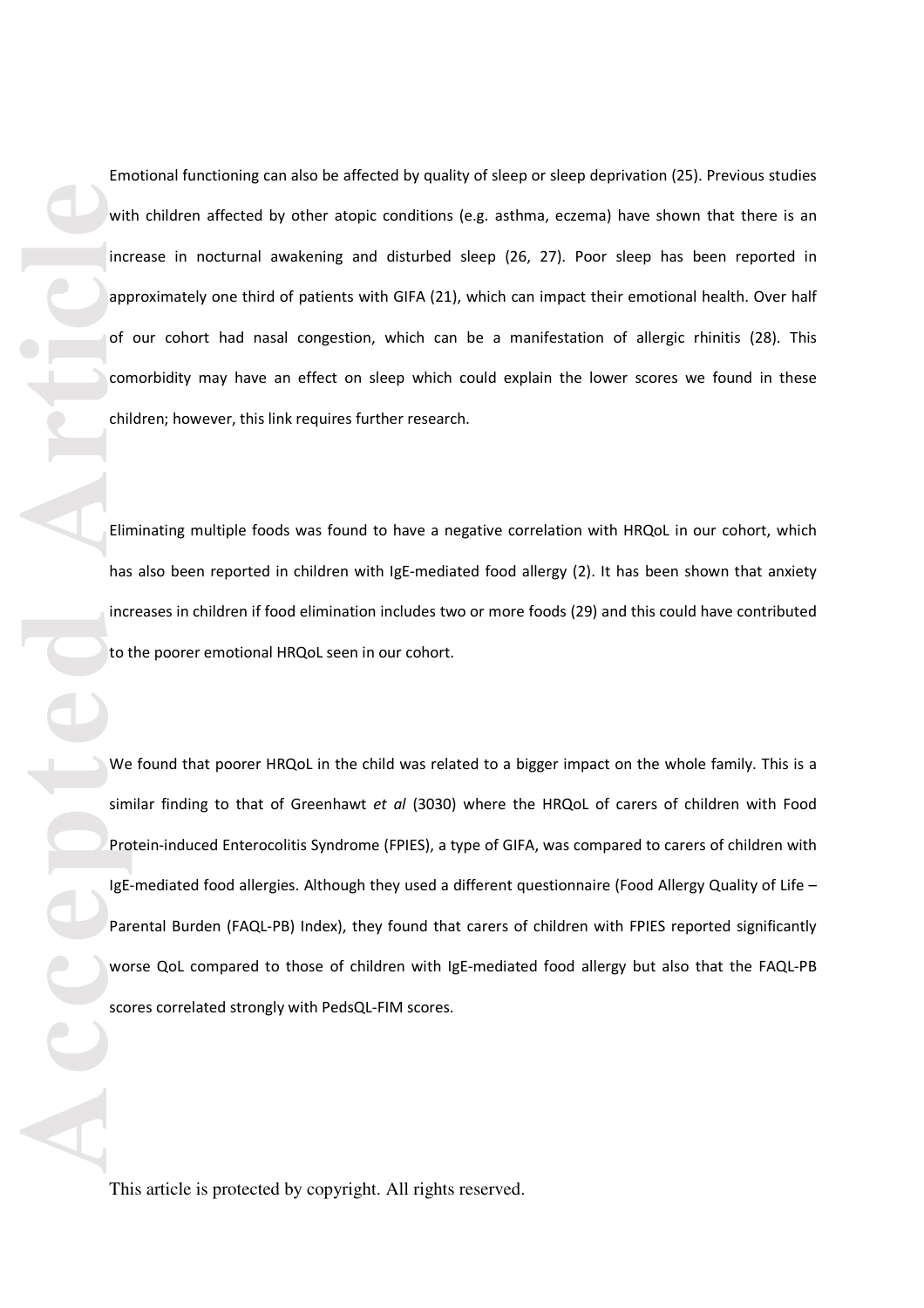Limitations

This study had several limitations. Firstly, GIFA was diagnosed following symptom improvement after an elimination diet but was not confirmed with a follow up re-introduction challenge. Therefore, it is not a challenge-proven diagnosis. Secondly, the parent proxy PedsQL™ is designed to be used in children at least 2 years old. In our cohort, there were a number of children who were less than 2 years old and as there was no tool available to assess their quality of life they were excluded. There was also no prospective control group available for us to compare our data to. Although the PedsQL™ is designed to be used for all types of diseases, it has not been specifically validated for parent proxy use for children with GIFA. GIFA can often start in infancy; thus developing a tool that allows for more specific GIFA disease-specific questions is important, but validating it for use by parents for younger children, unable to complete questionnaires themselves, is also necessary.

Another limitation is that we used two historical comparison groups in our study where the children had different diseases and were recruited and interviewed by researchers differently. Although we tried to find cohorts that had some effects of quality of life that would be similar to children with GIFA, all chronic diseases have unique clinical features that can directly impact HRQoL and trying to make comparisons between diseases that are potentially different, can be challenging. We also had very few fathers take part in our study and future work should consider encouraging more fathers to give their views about the impact on quality of life.

Due to the small sample sizes our study was underpowered to detect small effects and there may be more differences between these groups than we have been able to find. In contrast to this, there is also the risk that we have made a Type I error and reported false positive differences due to the number of tests we ran. As this is the first study to report on the impact of GIFA on QoL in comparison to other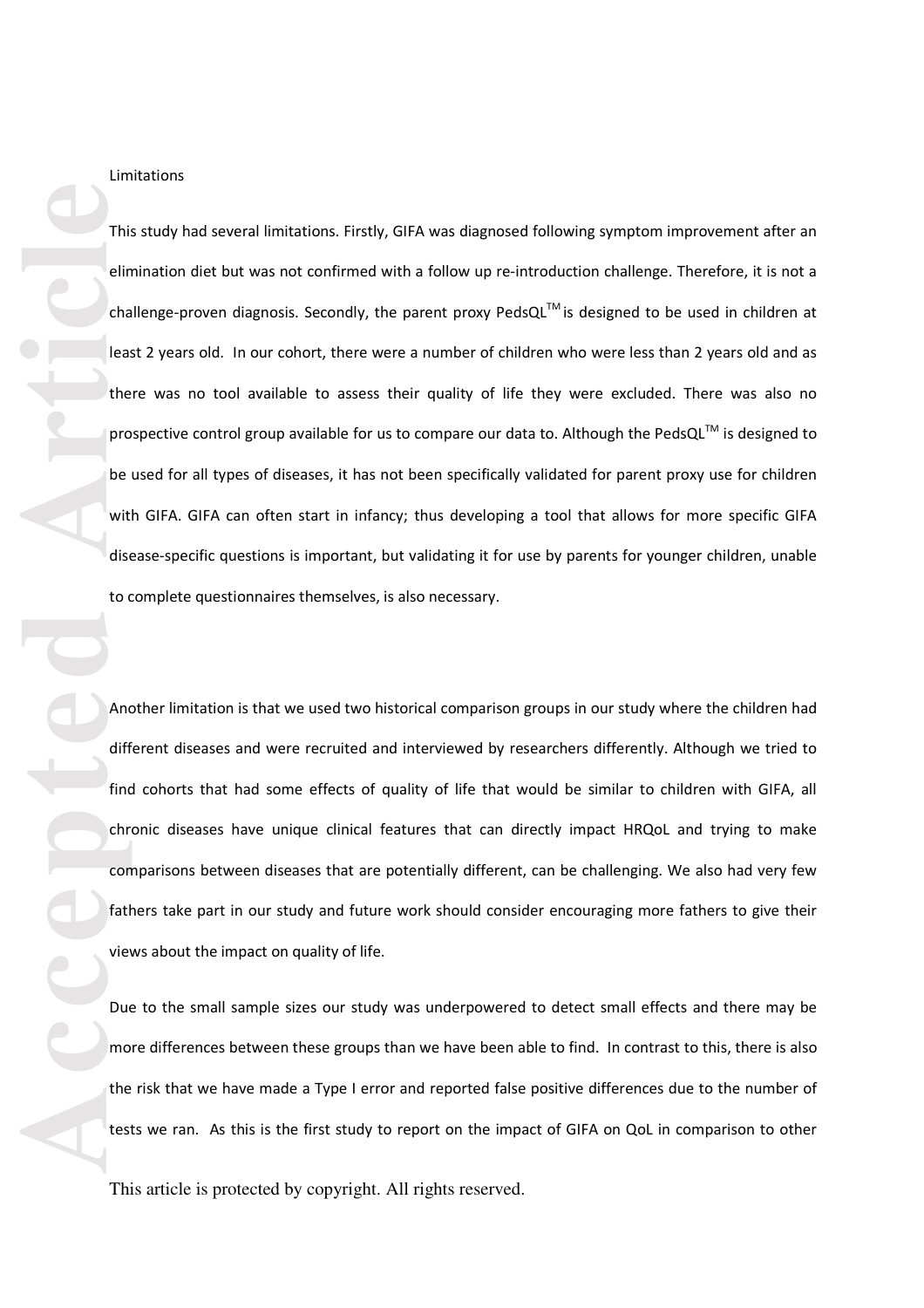similar chronic conditions, we felt it important to report all differences found so that future research can build upon these findings in robust and properly powered studies.

# Conclusions:

This study has found that parent reported HRQoL of their children with GIFA was worse compared to a normal population. However, when compared to children with IgE-mediated allergy or FAP, only the domains of physical and emotional functioning, respectively, were significantly worse. The number of foods excluded, severity of gastrointestinal symptom scores and the presence of nasal congestion had a significant negative impact on total HRQoL score. Proxy parental HRQoL scores are useful; however, the development of a questionnaire that allows for specific assessment of children with GIFA of all ages is needed to better understand the impact of this disease on children's lives.

# References:

1. Morou Z, Tatsioni A, Dimoliatis ID, Papadopoulos NG. Health-related quality of life in children with food allergy and their parents: a systematic review of the literature. Journal of investigational allergology & clinical immunology. 2014;24(6):382-95.

2. Cummings AJ, Knibb RC, King RM, Lucas JS. The psychosocial impact of food allergy and food hypersensitivity in children, adolescents and their families: a review. Allergy. 2010;65(8):933-45.

3. Saleh-Langenberg J, Goossens NJ, Flokstra-de Blok BM, Kollen BJ, van der Meulen GN, Le TM, et al. Predictors of health-related quality of life of European food-allergic patients. Allergy. 2015;70(6):616- 24.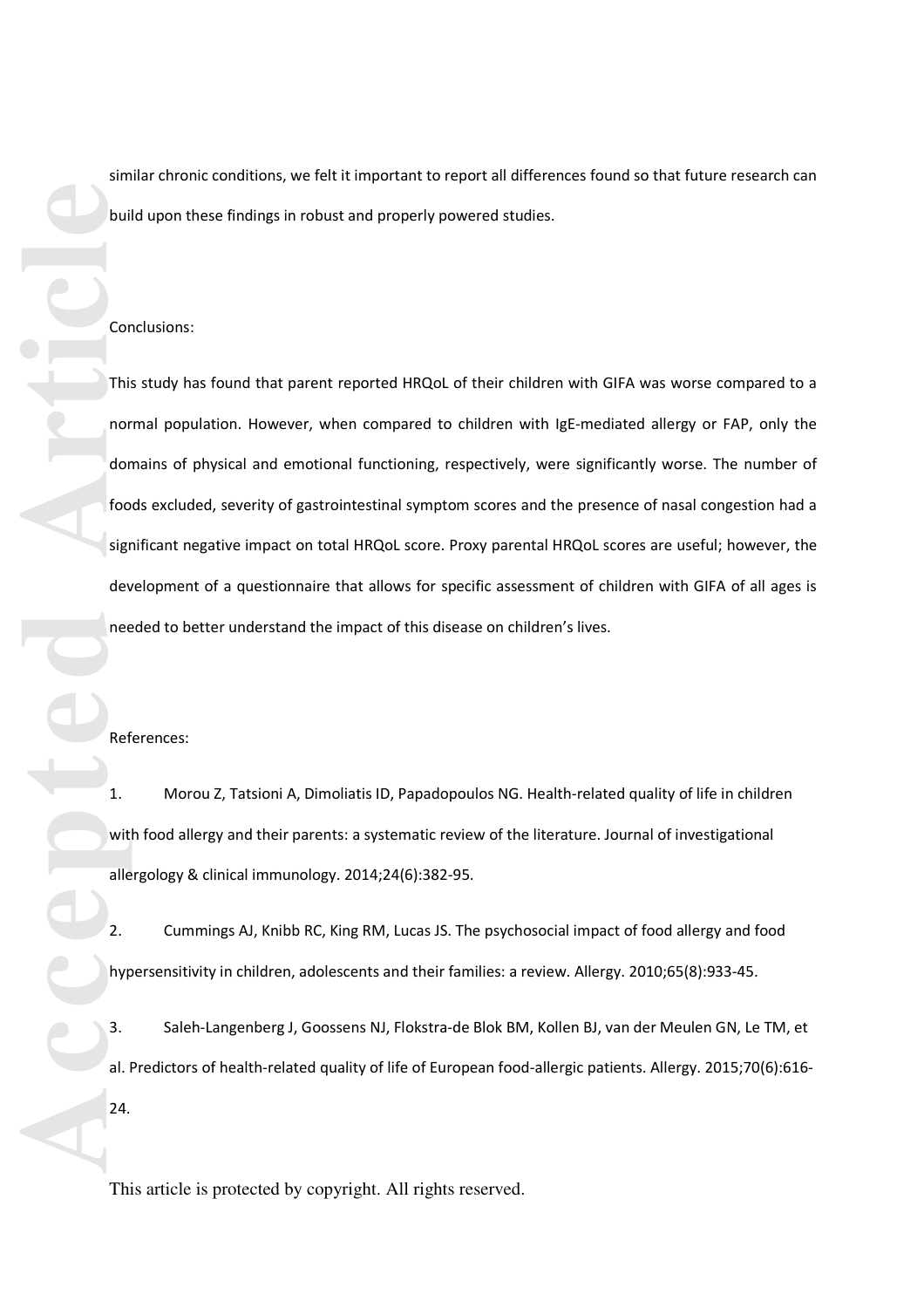4. Primeau MN, Kagan R, Joseph L, Lim H, Dufresne C, Duffy C, et al. The psychological burden of peanut allergy as perceived by adults with peanut allergy and the parents of peanut-allergic children. Clinical and experimental allergy : journal of the British Society for Allergy and Clinical Immunology. 2000;30(8):1135-43.

5. Valentine AZ, Knibb RC. Exploring quality of life in families of children living with and without a severe food allergy. Appetite. 2011;57(2):467-74.

6. van der Velde JL, Flokstra-de Blok BM, Hamp A, Knibb RC, Duiverman EJ, Dubois AE. Adolescentparent disagreement on health-related quality of life of food-allergic adolescents: who makes the difference? Allergy. 2011;66(12):1580-9.

7. van der Velde JL, Flokstra-de Blok BM, Dunngalvin A, Hourihane JO, Duiverman EJ, Dubois AE. Parents report better health-related quality of life for their food-allergic children than children themselves. Clinical and experimental allergy : journal of the British Society for Allergy and Clinical Immunology. 2011;41(10):1431-9.

8. DunnGalvin A, de BlokFlokstra BM, Burks AW, Dubois AE, Hourihane JO. Food allergy QoL questionnaire for children aged 0-12 years: content, construct, and cross-cultural validity. Clinical and experimental allergy : journal of the British Society for Allergy and Clinical Immunology. 2008;38(6):977- 86.

9. Muraro A, Dubois AE, DunnGalvin A, Hourihane JO, de Jong NW, Meyer R, et al. EAACI Food Allergy and Anaphylaxis Guidelines. Food allergy health-related quality of life measures. Allergy. 2014;69(7):845-53.

10. Salvilla SA, Dubois AE, Flokstra-de Blok BM, Panesar SS, Worth A, Patel S, et al. Disease-specific health-related quality of life instruments for IgE-mediated food allergy. Allergy. 2014;69(7):834-44.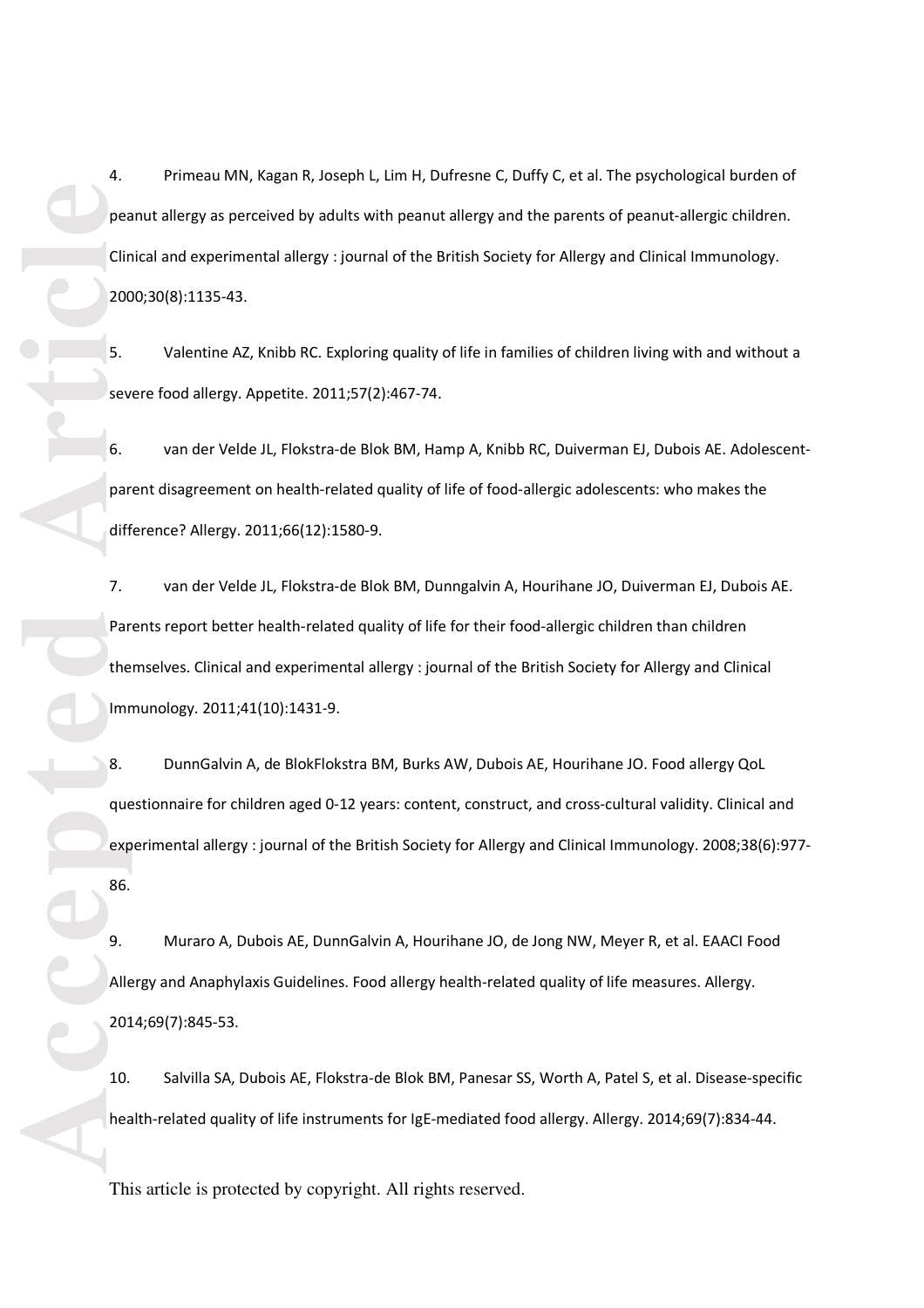11. Nowak-Wegrzyn A, Katz Y, Mehr SS, Koletzko S. Non-IgE-mediated gastrointestinal food allergy. The Journal of allergy and clinical immunology. 2015;135(5):1114-24.

12. Johansson SG, Bieber T, Dahl R, Friedmann PS, Lanier BQ, Lockey RF, et al. Revised nomenclature for allergy for global use: Report of the Nomenclature Review Committee of the World Allergy Organization, October 2003. The Journal of allergy and clinical immunology. 2004;113(5):832-6.

13. Klinnert MD, Silveira L, Harris R, Moore W, Atkins D, Fleischer DM, et al. Health-related quality of life over time in children with eosinophilic esophagitis and their families. Journal of pediatric gastroenterology and nutrition. 2014;59(3):308-16.

14. Meyer R GH, Dziubak R, de Koker CE, Dominguez-Ortega G, Yerlett N, Skrapac A-K, Shah N. Abstract 695 309: Quality of life of children with food protein induced gastrointestinal allergies. . European Academy of Allergy and Clinical Immunology; 23/06/13; Milan, Italy2013.

15. Youssef NN, Murphy TG, Langseder AL, Rosh JR. Quality of life for children with functional abdominal pain: a comparison study of patients' and parents' perceptions. Pediatrics. 2006;117(1):54-9.

16. King RM, Knibb RC, Hourihane JO. Impact of peanut allergy on quality of life, stress and anxiety in the family. Allergy. 2009;64(3):461-8.

17. Varni JW, Bendo CB, Denham J, Shulman RJ, Self MM, Neigut DA, et al. PedsQL Gastrointestinal Symptoms Scales and Gastrointestinal Worry Scales in pediatric patients with functional and organic gastrointestinal diseases in comparison to healthy controls. Quality of life research : an international journal of quality of life aspects of treatment, care and rehabilitation. 2015;24(2):363-78.

18. Chebar Lozinsky A, Meyer R, De Koker C, Dziubak R, Godwin H, Reeve K, et al. Time to symptom improvement using elimination diets in non-IgE mediated gastrointestinal food allergies. Pediatric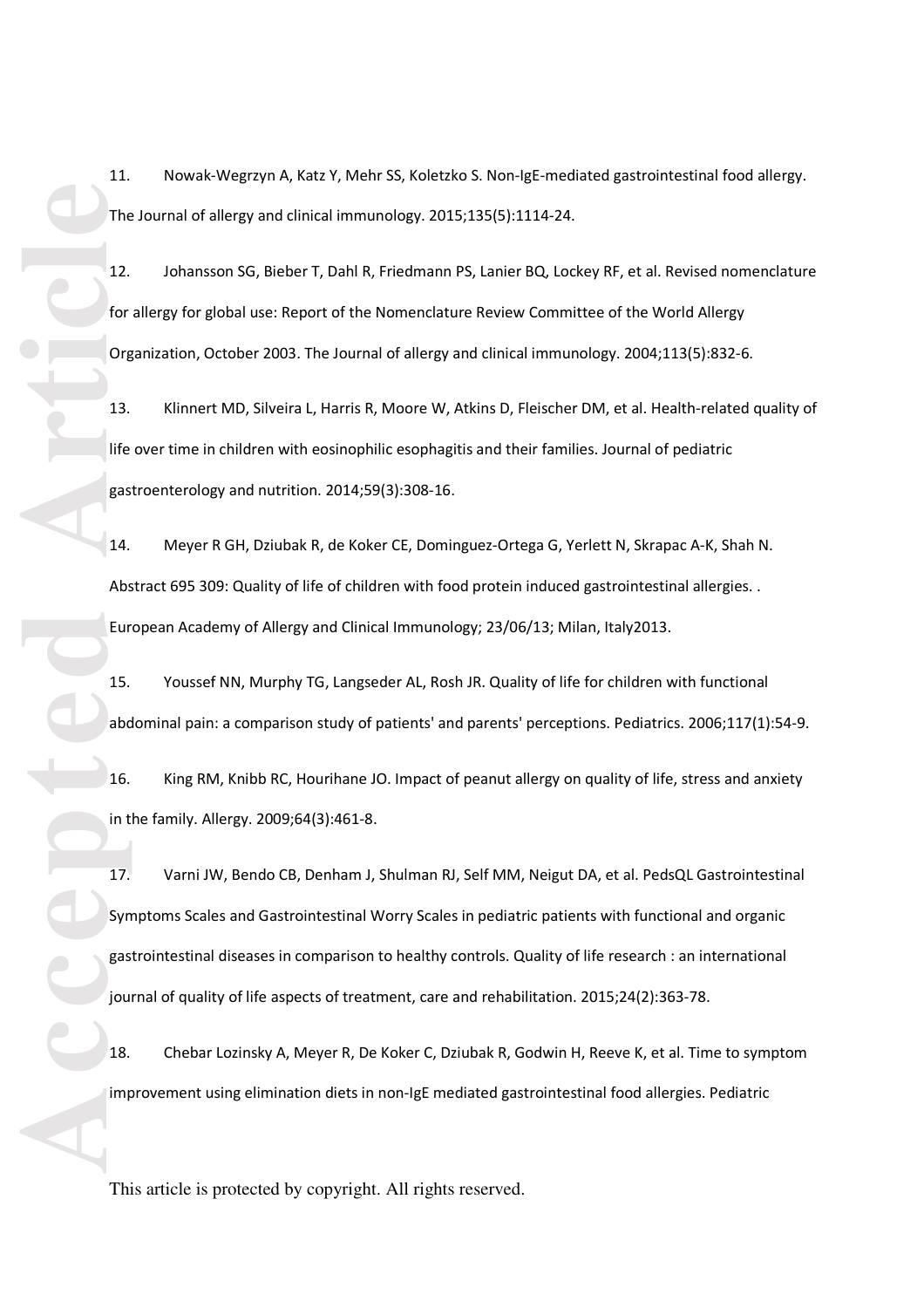allergy and immunology : official publication of the European Society of Pediatric Allergy and Immunology. 2015.

19. Varni JW, Sherman SA, Burwinkle TM, Dickinson PE, Dixon P. The PedsQL Family Impact Module: preliminary reliability and validity. Health Qual Life Outcomes. 2004;2:55.

20. Eiser C, Varni JW. Health-related quality of life and symptom reporting: similarities and differences between children and their parents. European journal of pediatrics. 2013;172(10):1299-304.

21. Dominguez-Ortega G, Borrelli O, Meyer R, Dziubak R, De Koker C, Godwin H, et al. Extraintestinal manifestations in children with gastrointestinal food allergy. Journal of pediatric gastroenterology and nutrition. 2014;59(2):210-4.

22. Tielemans MM, Jaspers Focks J, van Rossum LG, Eikendal T, Jansen JB, Laheij RJ, et al. Gastrointestinal symptoms are still prevalent and negatively impact health-related quality of life: a large cross-sectional population based study in The Netherlands. PloS one. 2013;8(7):e69876.

23. Abaci FB, Gokce S, Tuygun N, Karacan CD, Oner O. Psychosocial status and quality of life in mothers of infants with colic. The Turkish journal of pediatrics. 2013;55(4):391-5.

24. Roy KM, Roberts MC. Peanut allergy in children: relationships to health-related quality of life, anxiety, and parental stress. Clinical pediatrics. 2011;50(11):1045-51.

25. Beattie L, Kyle SD, Espie CA, Biello SM. Social interactions, emotion and sleep: A systematic review and research agenda. Sleep medicine reviews. 2015;24:83-100.

26. Camfferman D, Kennedy JD, Gold M, Martin AJ, Lushington K. Eczema and sleep and its relationship to daytime functioning in children. Sleep medicine reviews. 2010;14(6):359-69.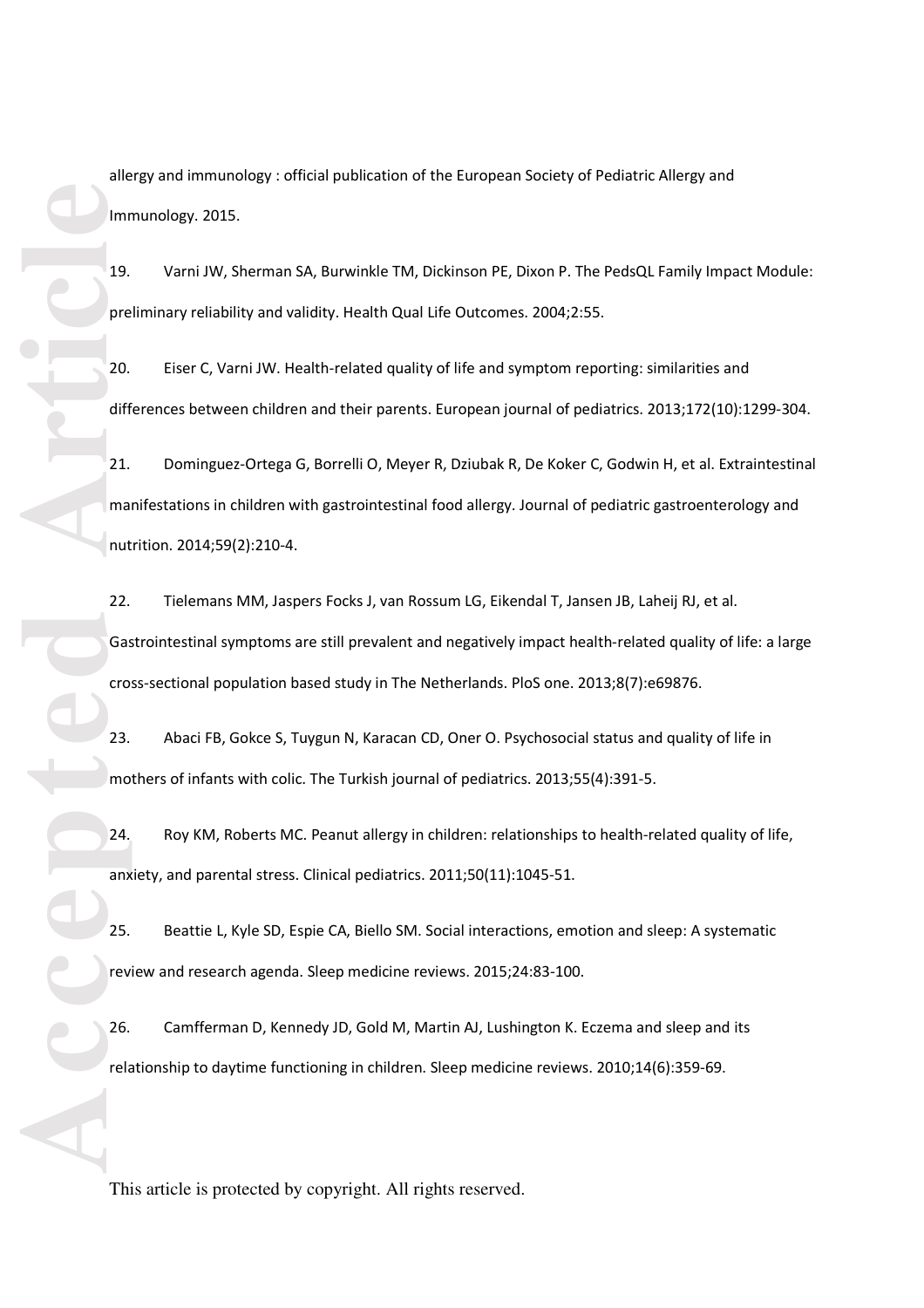27. Kozyrskyj AL, Kendall GE, Zubrick SR, Newnham JP, Sly PD. Frequent nocturnal awakening in early life is associated with nonatopic asthma in children. The European respiratory journal. 2009;34(6):1288-95.

28. Lin SW, Wang YH, Lee MY, Ku MS, Sun HL, Lu KH, et al. Clinical spectrum of acute rhinosinusitis among atopic and nonatopic children in Taiwan. International journal of pediatric otorhinolaryngology. 2012;76(1):70-5.

29. Venter C, Sommer I, Moonesinghe H, Grundy J, Glasbey G, Patil V, et al. Health-related quality of life in children with perceived and diagnosed food hypersensitivity. Pediatric allergy and immunology : official publication of the European Society of Pediatric Allergy and Immunology. 2015;26(2):126-32.

**Accepted Articles and Articles and Articles and Articles and Articles and Articles and Articles and Articles and Articles and Articles and Articles and Articles and Articles and Articles and Articles and Articles and Ar** 30. Greenhawt M, Schultz F, DunnGalvin A. A validated index to measure health-related quality of life in patients with food protein-induced enterocolitis syndrome. The Journal of allergy and clinical immunology. 2016;137(4):1251-3 e5.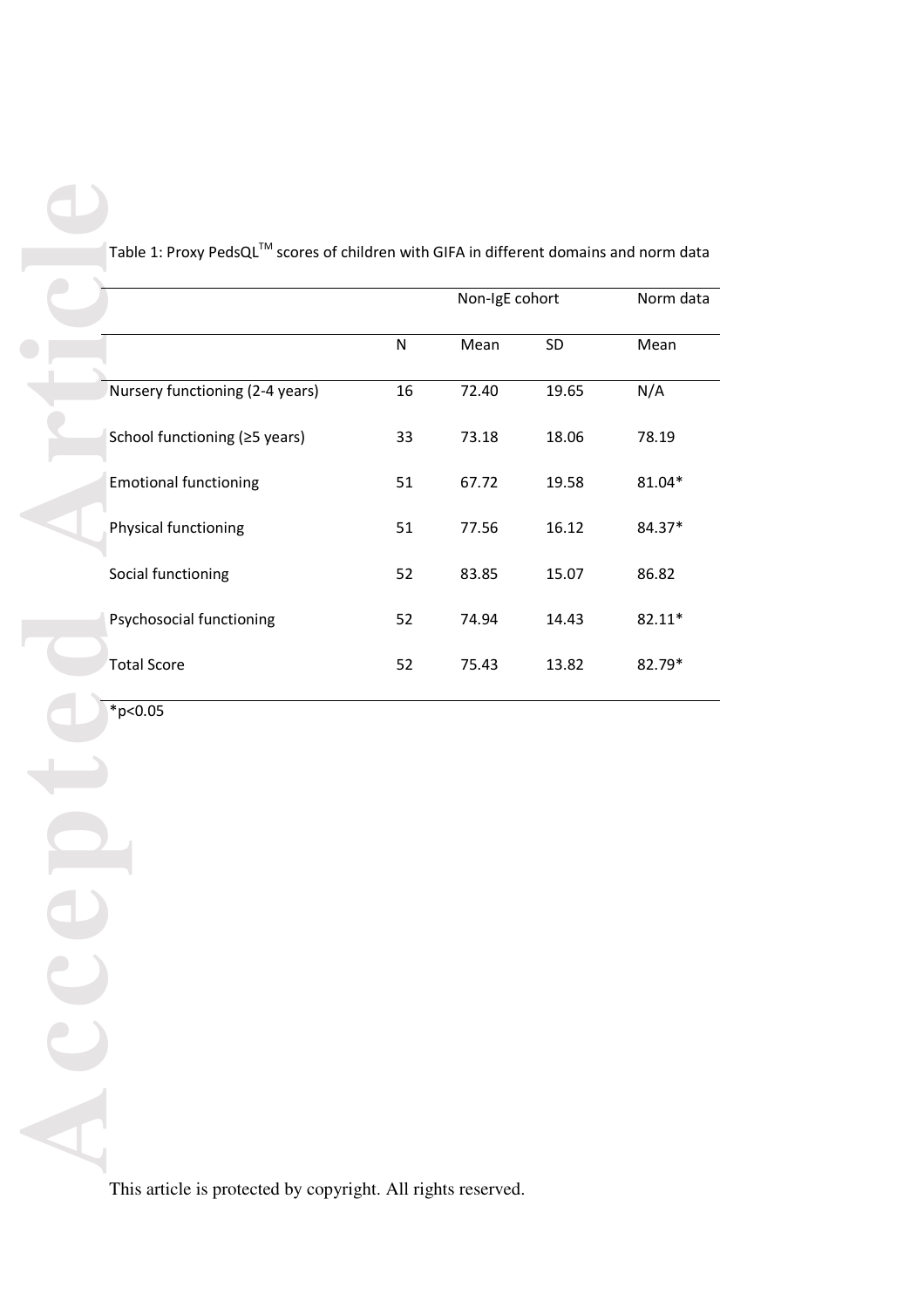|                      | Non-IgE-mediated cohort |       | <b>Functional Abdominal</b><br>Pain Cohort |           |       | Mean<br>difference | p-value |         |
|----------------------|-------------------------|-------|--------------------------------------------|-----------|-------|--------------------|---------|---------|
|                      | ${\sf N}$               | Mean  | $\sf SD$                                   | ${\sf N}$ | Mean  | $\sf SD$           |         |         |
| School ( $\geq$ 5 y) | 33                      | 73.18 | 18.06                                      | 65        | 72.2  | 15.80              | $-1.0$  | 0.78    |
| Emotional            | 51                      | 67.72 | 19.58                                      | 65        | 75.20 | 18.10              | 7.5     | 0.04    |
| Physical             | 51                      | 77.56 | 16.12                                      | 65        | 76.94 | 11.80              | $-0.7$  | 0.80    |
| Social               | 52                      | 83.85 | 15.07                                      | 65        | 67.10 | 12.30              | $-16.8$ | < 0.001 |
| Psychosocial         | 52                      | 74.94 | 14.43                                      | 65        | $\S$  | $\S$               | $\S$    | $\S$    |
| Total average        | 52                      | 75.43 | 13.82                                      | 65        | 70.10 | 7.90               | $-5.3$  | 0.01    |
|                      |                         |       |                                            |           |       |                    |         |         |
| $\mathbf C$          |                         |       |                                            |           |       |                    |         |         |

Table 2: Comparison of quality of life between the GIFA cohort and the FAP cohort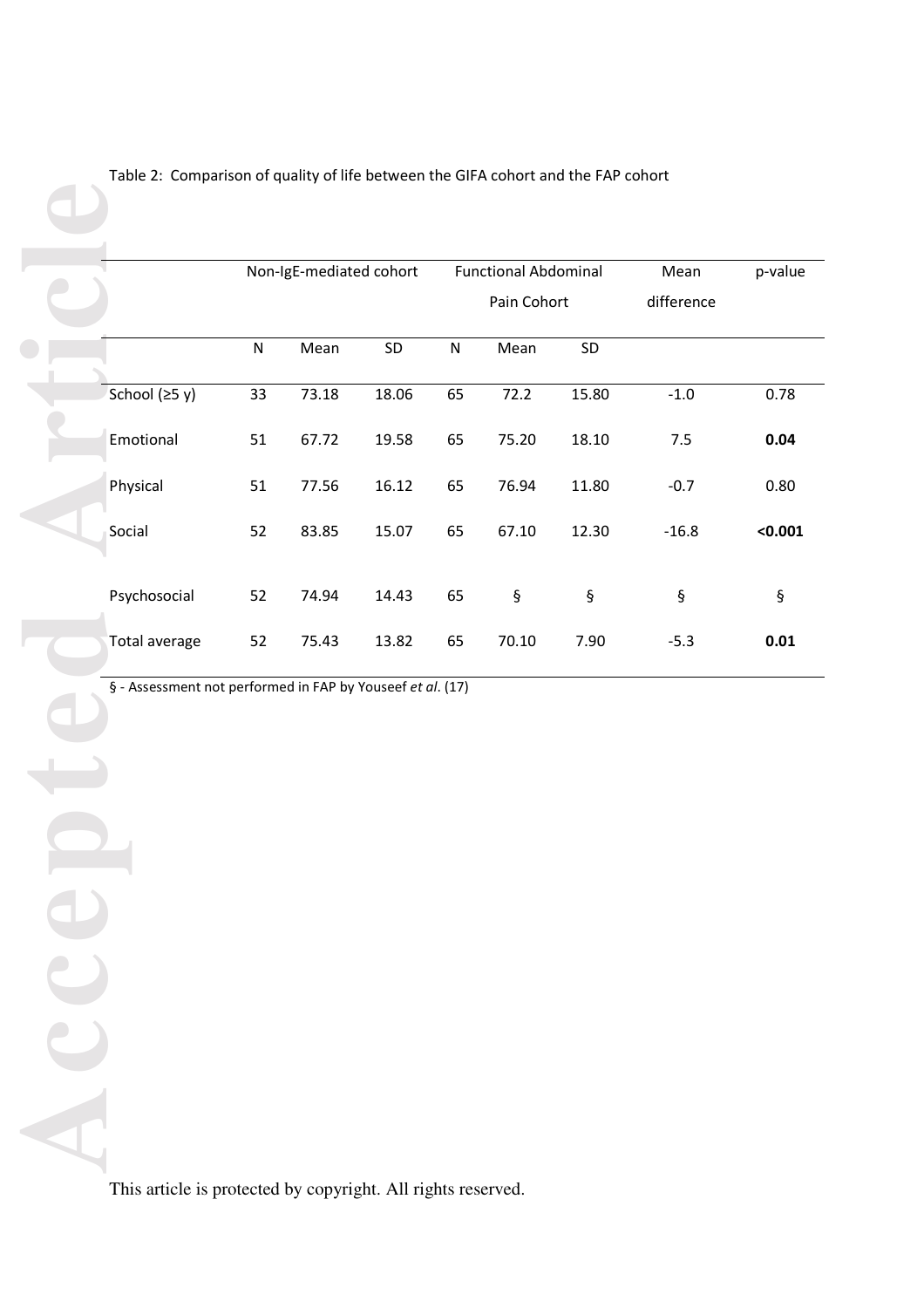|                 |           | Non-IgE-mediated |            |         | IgE-mediated |            | Mean    | p-value |
|-----------------|-----------|------------------|------------|---------|--------------|------------|---------|---------|
|                 | cohort    |                  | cohort     |         |              | difference |         |         |
|                 | ${\sf N}$ | Mean             | ${\sf SD}$ | $\sf n$ | Mean         | $\sf SD$   |         |         |
| Physical        | 26        | 77.37            | 15.08      | 44      | 89.92        | 11.41      | 12.55   | < 0.001 |
| Emotional       | 26        | 70.96            | 19.65      | 44      | 70.45        | 19.37      | $-.51$  | .92     |
| Social          | $27\,$    | 82.96            | 15.83      | 44      | 81.93        | 15.67      | $-1.03$ | .79     |
| School $(≥5 y)$ | 27        | 72.78            | 18.83      | 44      | 77.50        | 19.30      | 4.72    | .32     |
| Psychosocial    | 27        | 75.49            | 15.65      | 44      | 76.93        | 16.20      | 1.44    | .72     |
| Total average   | 27        | 76.01            | 14.40      | 44      | 81.27        | 13.58      | 5.26    | .13     |
|                 |           |                  |            |         |              |            |         |         |
| W               |           |                  |            |         |              |            |         |         |

This article is protected by copyright. All rights reserved.